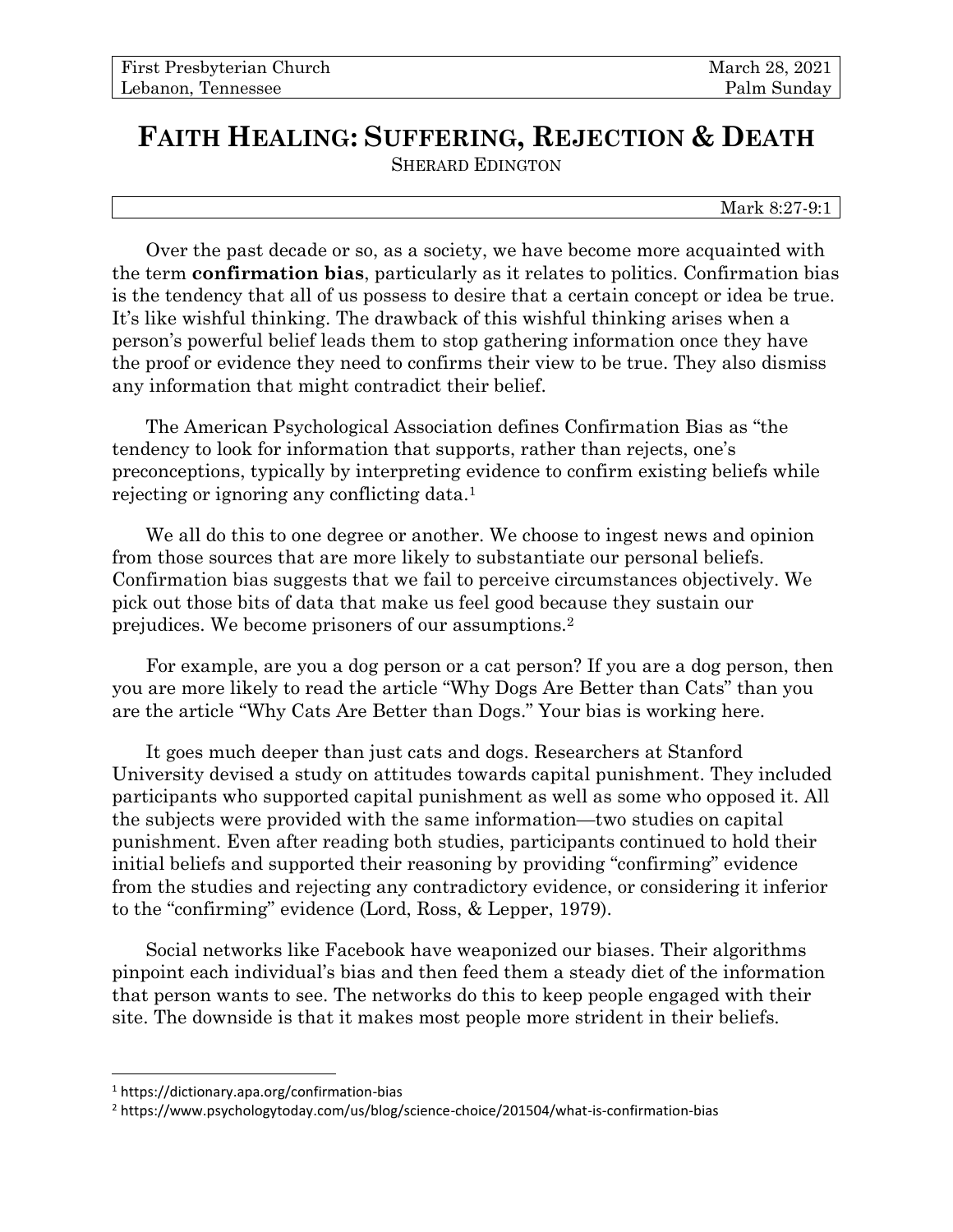Today is Palm Sunday, the day we celebrate what we call Jesus' triumphal entry into Jerusalem. The occasion was the festival of the Passover and thousands of Jews were converging upon that holy city. Jesus and his followers are among these worshipers and part of the great procession of pilgrims heading into the city.

Just outside the city, at the village of Bethany, Jesus acquires a donkey which he rides amidst the procession. The people around him recognize this dramatic image from the scriptures. The prophet Zechariah describes the victorious and triumphant king humbly riding a donkey into Jerusalem. The powerful desire of the people for a savior compels them to shout their hosannas for this image of a king. The people yearned for a king to liberate them from the oppression of Rome and free them to be Israel again. For the duration of the parade, Jesus was indeed king, riding among his people, receiving their accolades. However, by the end of the week, this king would be dead—executed by the Romans. A failure. Jesus had warned that this would happen.

Earlier in this gospel, we read of how Jesus and his disciples are walking between towns. Jesus asks his disciples who people say that he is. How does the world view him? The disciples say some people get him confused up with John the Baptist. Some people think he is one of the ancient prophets that has returned. Others assume he is a modern prophet.

Jesus then asks this group who they believe him to be. Right away, Peter steps forward and says, *You are the Messiah*. Now, because the Messiah would have been a political figure and a threat to the Romans, Jesus orders the men to keep quiet about this.

Jesus goes on to teach the disciples about his fate. He tells them that he must undergo great suffering, he must be rejected by the religious leaders, and he will be killed. He tells them all of this this quite clearly and openly. It is no secret.

Peter will have none of this. He pulls Jesus aside—out of earshot of the others and tells Jesus that he should not speak like that. He should not talk about suffering, rejection, and dying. That's not what they signed up for. They follow him because he is the messiah, the king, the one who will lead their people to salvation. He will lead them to greatness.

Jesus' response to Peter is firm. He says, *Get behind me, Satan*. *You are setting your mind on human concerns, not the concerns of God.* Jesus is correct. He is not out of line to call Peter Satan. Satan is anything that opposes God. And at that moment, Peter is opposing God. Jesus speaks the truth about what must take place, and Peter's wishful thinking gets in the way. Peter and the rest want to be great; they don't want to hear about suffering, rejection, and death.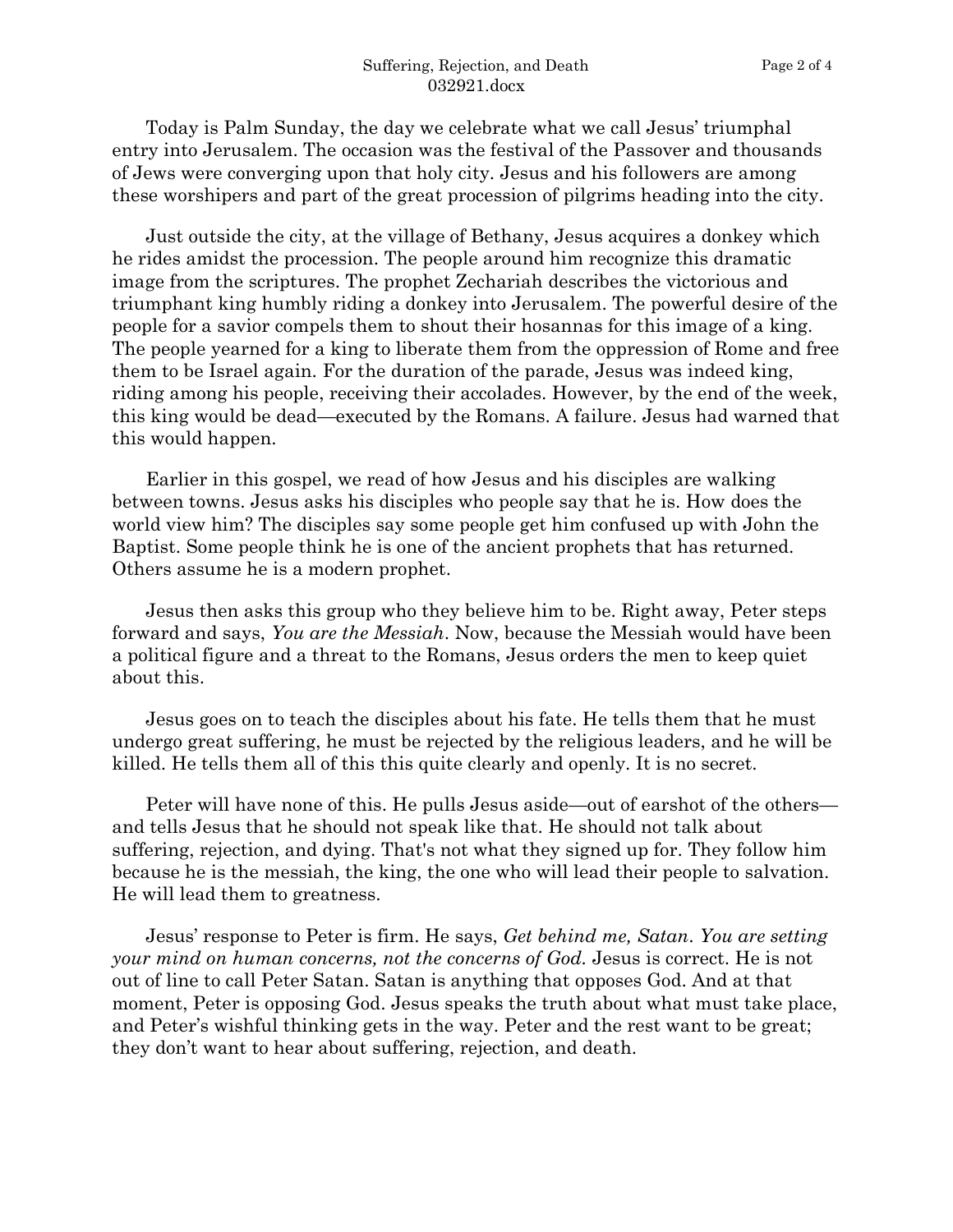This is not the only time that Jesus will inform the disciples of what will happen to him, of how events must roll out. And each time, the disciples clearly don't get it. Their confirmation bias is that Jesus will lead a revolution and free their people of Roman rule. That is what a Messiah should do. The disciples even have the nerve to ask Jesus which of them will sit at his right hand in glory in the kingdom.

After the incident with Peter, a crowd gathers and Jesus speaks and challenges their confirmation bias. He tells them, *Those who want to follow me must deny themselves and take up their cross*. Like with Peter, this is a pretty terrible recruiting campaign. Why is Jesus telling potential followers about the cross. Certainly, no one comes to him with a plan to be crucified. Why does he bring that up? Messiah or not, is this the person you really want to follow?

Jesus tells the crowd that to save their lives they must lose their lives. But to lose their lives for him is to save their lives. He offers the crowd more of these counter intuitive teachings about being his follower. These teachings of Jesus oppose what people would assume about following a Messiah. It conflicts with their wishful thinking and their confirmation bias. The problem is that the world doesn't understand who he is and what his purpose is. They want so badly to see him as a king riding triumphantly to take his rightful place in the capital.

On this Palm Sunday, it is okay to wave our palms and shout hosanna for our king. But we must keep in mind that despite what we may want, his kingdom is not of this earth.

Through this Season of Lent, I have been preaching this sermon series called Faith Healing. I've been looking at different accounts of healing that we find in scripture. We started with the healing of the paralyzed man whose friends lowered him through the roof to get to Jesus. Then there was Elisha's healing of the foreign general named Naaman. After that, Michael preached on the story of Moses and the healing snake. And then I brought you Jesus healing the man at the Pool of Bethzatha. And last week, the healing of the boy possessed by a demon. Today, there is no story of healing (other than possibly Jesus' attempt to heal Peter's blindness of who Jesus really is).

Following Jesus' triumphal ride into Jerusalem, he enters the week of his Passion when he will be betrayed, abandoned, tortured, and executed—all as he predicted. But his death is not meaningless. It serves a purpose.

Jesus could have escaped this fate. On that night in the garden, instead of being captured, he could have disappeared into the darkness. Part of him prayed for a different outcome. But he didn't run. He gave himself because his death pays the debt of our sins—a debt we can never pay ourselves. Because Jesus surrendered his life, we have the opportunity to reside in his kingdom—his true kingdom. The stories of healing that we find in scripture are the evidence of the great power that